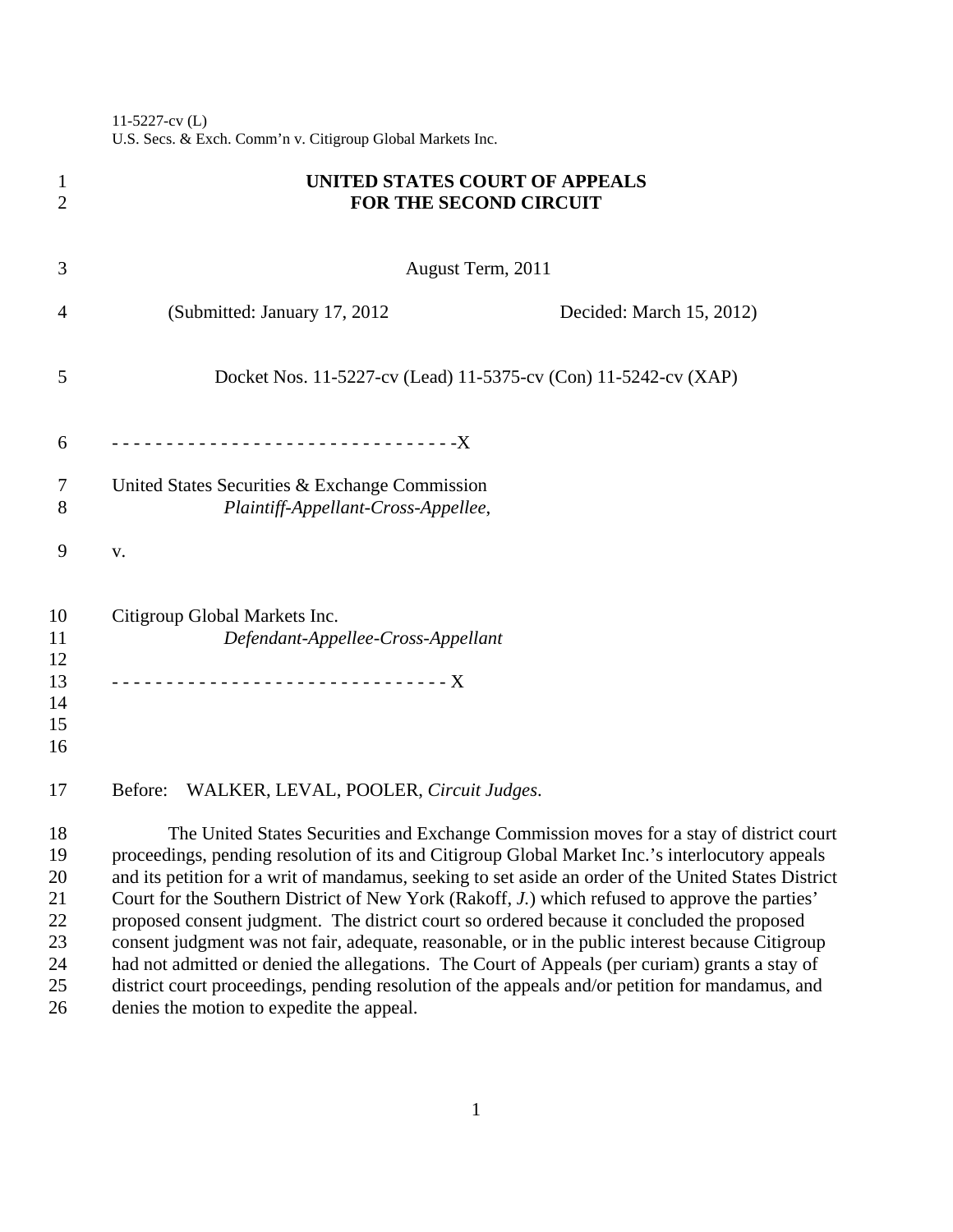|                | (Jeffrey A. Berger, Michael A. Conley, Jacob H.   |
|----------------|---------------------------------------------------|
| 2              | Stillman, Mark Pennington, U.S. Securities and    |
| 3              | Exchange Commission, Washington, D.C., on the     |
| $\overline{4}$ | brief), for Appellee-Cross-Appellant.             |
|                | (Brad S. Karp, Theodore V. Wells, Jr., Mark F.    |
| -6             | Pomerantz, Walter Rieman, Susanna M. Buergel,     |
|                | Paul, Weiss, Rifkind, Wharton & Garrison LLP,     |
| 8              | New York, NY, on the brief), for Appellant-Cross- |
| $\mathbf Q$    | Appellee.                                         |
|                |                                                   |

PER CURIAM:

 Pending before us is a motion, pursuant to Federal Rule of Appellate Procedure 8(a), to stay district court proceedings in a litigation the Plaintiff-Appellant-Petitioner, the United States Securities and Exchange Commission ("S.E.C."), brought against Citigroup Global Markets Inc. ("Citigroup"). The district court, by order of November 28, 2011, refused to approve the 15 settlement between the S.E.C. and Citigroup and ordered them to a prompt trial. The S.E.C., as plaintiff, and Citigroup, as defendant, each bring interlocutory appeal from that order. The S.E.C. alternatively petitions for a writ of mandamus to set the order aside. Citigroup joins with 18 the S.E.C. in all of its arguments.

 The challenge by both parties to the district court's order raises important questions. These include the division of responsibilities as between the executive and the judicial branches and the deference a federal court must give to policy decisions of an executive administrative 22 agency as to whether its actions serve the public interest (and as to the agency's expenditure of its resources). They include also the question of a court's authority to reject a private party's decision to compromise its case on the ground that the court is not persuaded that the party has incurred any liability by its conduct. As we are satisfied the criteria for a stay are met, it is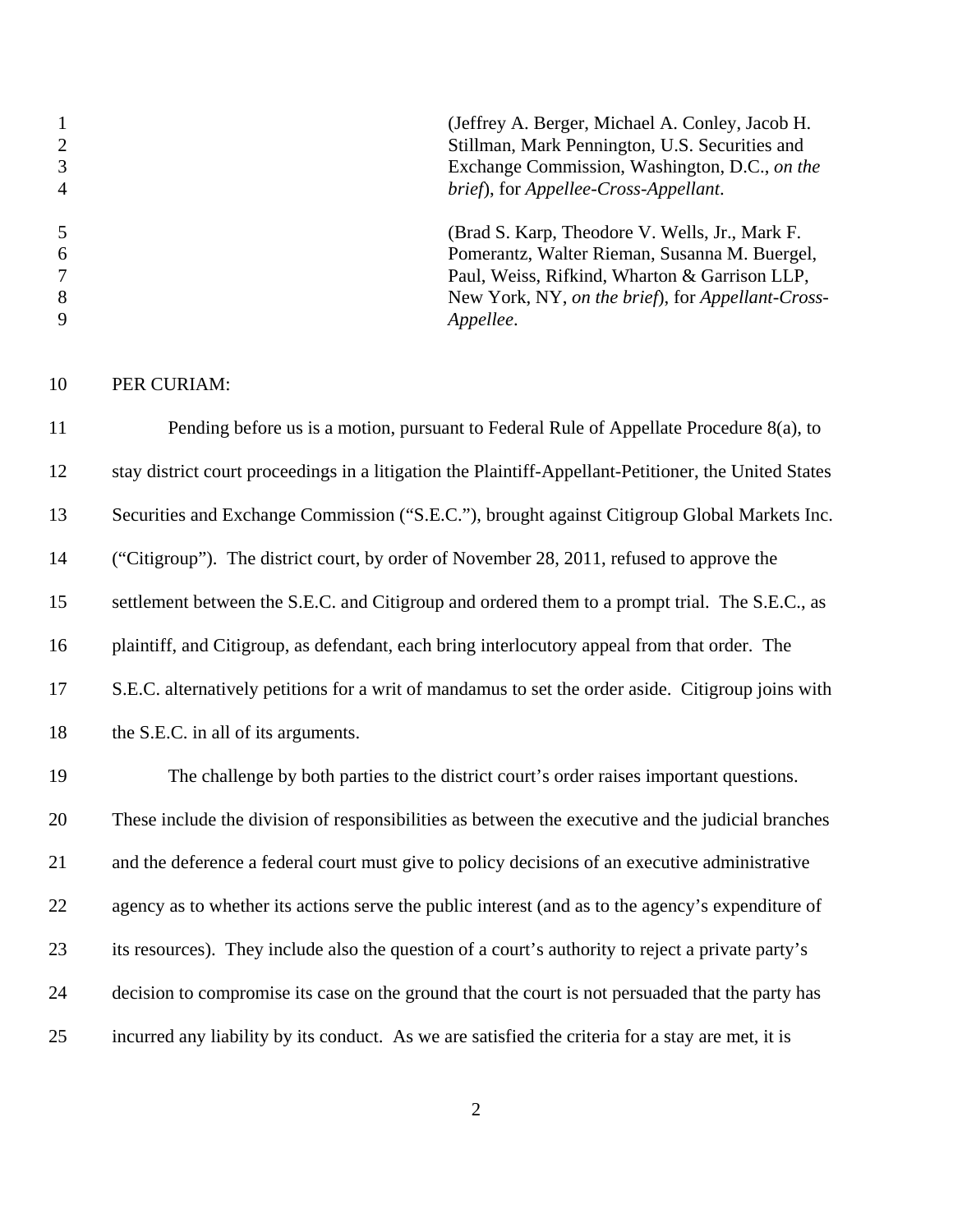hereby ORDERED that the motion for a stay is GRANTED and the motion to expedite the appeal is DENIED.

| 3                | We recognize that, because both parties to the litigation are united in seeking the stay and           |
|------------------|--------------------------------------------------------------------------------------------------------|
| $\overline{4}$   | opposing the district court's order, this panel has not had the benefit of adversarial briefing. In    |
| 5                | order to ensure that the panel which determines the merits receives briefing on both sides,            |
| 6                | counsel will be appointed to argue in support of the district court's position.                        |
| $\boldsymbol{7}$ | The merits panel is, of course, free to resolve all issues without preclusive effect from              |
| $8\,$            | this ruling. In addition to the fact that our ruling is made without benefit of briefing in support of |
| $\mathbf{9}$     | the district court's position, our ruling, to the extent it addresses the merits, finds only that the  |
| 10               | movant has shown a likelihood of success and does not address the ultimate question to be              |
| 11               | resolved by the merits panel – whether the district court's order should in fact be overturned.        |
| 12               | Background                                                                                             |
| 13               | We begin by summarizing the proceedings, the proposed settlement, and the district                     |
| 14               | court's order. As part of an industry-wide investigation into certain abuses that contributed to       |
| 15               | the recent financial crisis, the S.E.C. undertook an investigation of Citigroup's marketing of         |
| 16               | collateralized debt obligations ("CDOs"). After several years of investigation, discovery, and         |
| 17               | discussions with Citigroup, the S.E.C. filed a complaint charging Citigroup with negligent             |
| 18               | misrepresentation under 15 U.S.C. §§ 77 $q(a)(2)$ and (3). Simultaneously with the filing of the       |
| 19               | complaint, the S.E.C. and Citigroup presented a proposed consent judgment to the district court        |
| 20               | for its approval. The settlement provided in essence the following: Citigroup agreed (1) to pay        |
| 21               | \$285 million into a fund, which the S.E.C. may distribute to investors in a pool of CDOs              |
| 22               | marketed by Citigroup in compensation of their losses, (2) to the entry of an order enjoining it       |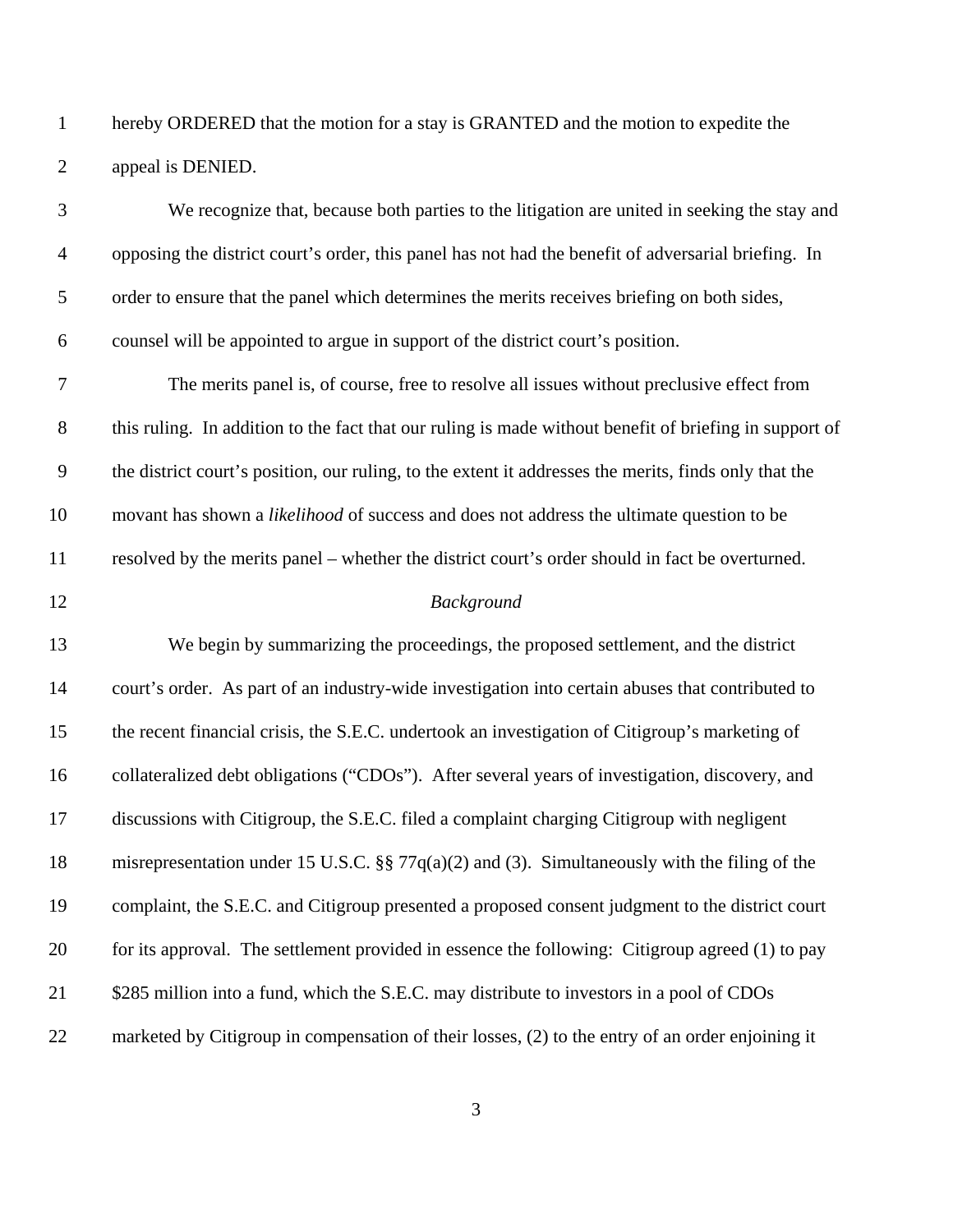from violating certain sections of the Securities Act of 1933, and (3) to undertake to establish procedures to prevent future violations and to make periodic demonstrations of compliance to the S.E.C.

| $\overline{4}$ | The district court rejected the settlement, concluding that it was "neither reasonable, nor           |
|----------------|-------------------------------------------------------------------------------------------------------|
| 5              | fair, nor adequate, nor in the public interest," primarily because it included no admission by        |
| 6              | Citigroup of liability. U.S. Secs. and Exch. Comm'n v. Citigroup Global Mkts. Inc., No. 11 Civ.       |
| $\tau$         | 7387, 2011 WL 5903733, at *6 (S.D.N.Y. Nov. 28, 2011). The court explained three main                 |
| $8\,$          | reasons that justified its conclusion:                                                                |
| 9              | First, the court expressed strong disapproval of what it called "the S.E.C.'s long-standing           |
| 10             | policy – hallowed by history but not by reason – of allowing defendants to enter into Consent         |
| 11             | Judgments without admitting or denying the underlying allegations." Id. at *4. Without the            |
| 12             | defendant's admission, such a judgment would have "no collateral estoppel effect" in another          |
| 13             | litigation brought against the defendant by victims of its alleged wrongdoing. <i>Id.</i> "[It]       |
| 14             | leaves the defrauded investors substantially short-changed [as they] cannot derive any                |
| 15             | collateral estoppel assistance from Citigroup's non-admission/non-denial of the S.E.C.'s              |
| 16             | allegations." Id. at *5. The court found it "hard[] to discern what the S.E.C. is getting from        |
| 17             | this settlement other than a quick headline." <i>Id.</i> Because it "does not involve any admissions" |
| 18             | and  results in only very modest penalties [described by the court as "pocket change to an            |
| 19             | entity as large as Citigroup, " id.], [such a consent judgment] is just as frequently viewed,         |
| 20             | particularly in the business community, as a cost of doing business." <i>Id.</i> The court also found |
| 21             | that the settlement "without any admissions [of liability by Citigroup] serves various narrow         |
| 22             | interests of the parties," but not the public interest. <i>Id.</i> (emphasis omitted).                |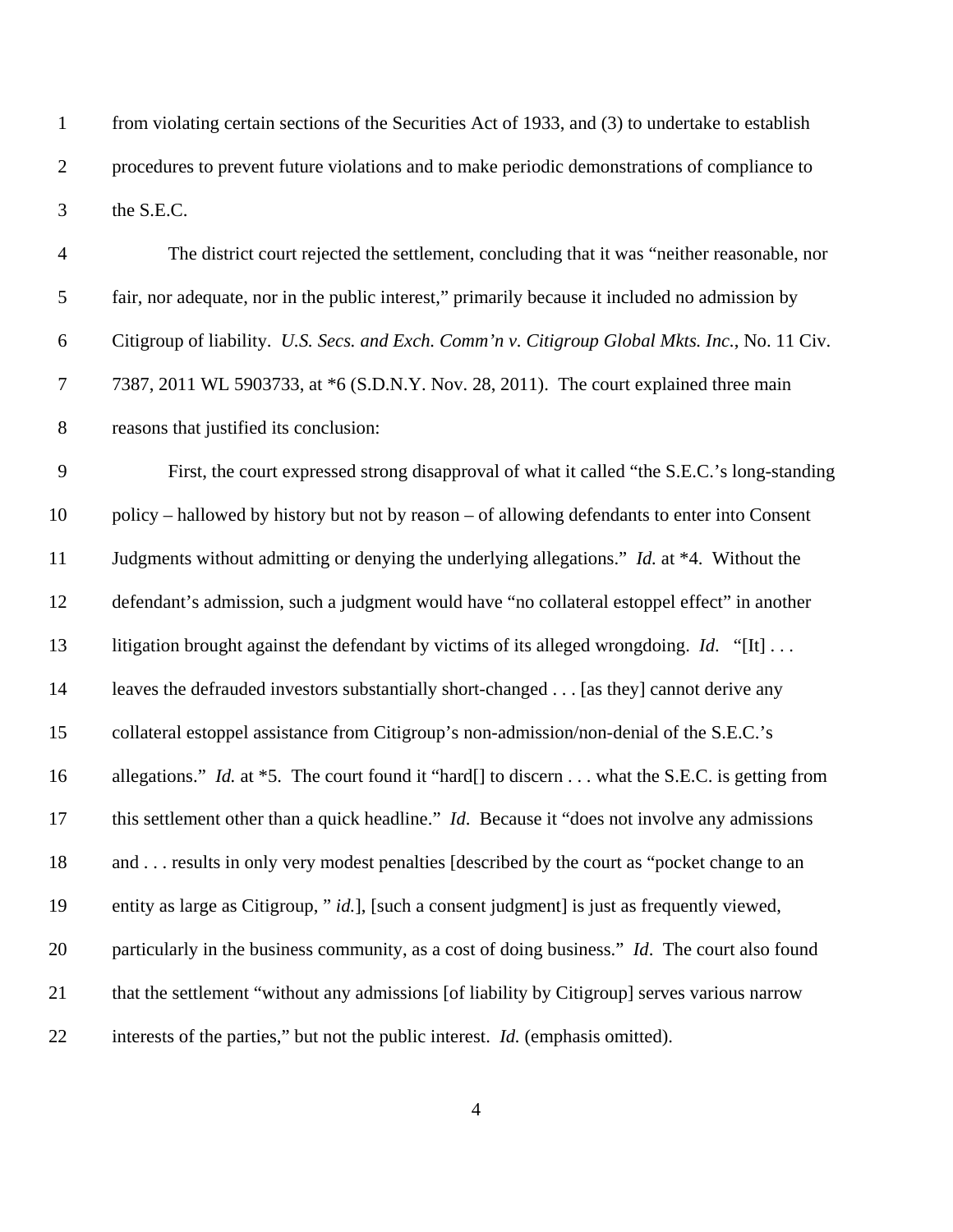| $\mathbf{1}$                                    | The second reason given by the court for rejecting the consent judgment was its                                                                                                                                                                                                                                                                                                                                                                                                             |
|-------------------------------------------------|---------------------------------------------------------------------------------------------------------------------------------------------------------------------------------------------------------------------------------------------------------------------------------------------------------------------------------------------------------------------------------------------------------------------------------------------------------------------------------------------|
| $\overline{2}$                                  | perceived unfairness to the defendant, Citigroup.                                                                                                                                                                                                                                                                                                                                                                                                                                           |
| $\mathfrak{Z}$<br>$\overline{4}$<br>5<br>6<br>7 | [The settlement] is not reasonable, because how can it ever be reasonable to<br>impose substantial relief [on Citigroup] on the basis of mere allegations? It is not<br>fair, because, despite Citigroup's nominal consent, the potential for abuse in<br>imposing penalties on the basis of facts that are neither proven nor acknowledged<br>is patent.                                                                                                                                   |
| $8\phantom{1}$                                  | <i>Id.</i> at $*6$ .                                                                                                                                                                                                                                                                                                                                                                                                                                                                        |
| 9                                               | The court's third reason for concluding that the consent judgment was not in the public                                                                                                                                                                                                                                                                                                                                                                                                     |
| 10                                              | interest was that, without admission of liability, a consent judgment involving only modest                                                                                                                                                                                                                                                                                                                                                                                                 |
| 11                                              | penalties gives no "indication of where the real truth lies." <i>Id.</i> at *5.                                                                                                                                                                                                                                                                                                                                                                                                             |
| 12<br>13<br>14<br>15                            | [The settlement] is not adequate, because, in the absence of any facts, the Court<br>lacks a framework for determining adequacy. And, most obviously, the proposed<br>Consent Judgment does not serve the public interest, because it asks the Court to<br>employ its power and assert its authority when it does not know the facts.                                                                                                                                                       |
| 16<br>17<br>18<br>19<br>20<br>21                | An application of judicial power that does not rest on facts is worse than<br>mindless, it is inherently dangerous. The injunctive power of the judiciary is<br>not a free-roving remedy to be invoked at the whim of a regulatory agency, even<br>with the consent of the regulated. If its deployment does not rest on facts –<br>cold, hard, solid facts, established either by admissions or by trials – it serves no<br>lawful or moral purpose and is simply an engine of oppression. |
| 22                                              | Id. at $*6$ .                                                                                                                                                                                                                                                                                                                                                                                                                                                                               |
| 23                                              | The issue pending before us is whether to grant S.E.C.'s motion for a stay of district                                                                                                                                                                                                                                                                                                                                                                                                      |
| 24                                              | court proceedings pending this court's disposition of the appeals and mandamus petition.                                                                                                                                                                                                                                                                                                                                                                                                    |
| 25                                              | <b>Discussion</b>                                                                                                                                                                                                                                                                                                                                                                                                                                                                           |
| 26                                              | Preliminarily, we note that, while it is unclear whether interlocutory appeal lies from                                                                                                                                                                                                                                                                                                                                                                                                     |
| 27                                              | an order refusing to approve a proposed consent judgment, see, e.g., State of New York v.                                                                                                                                                                                                                                                                                                                                                                                                   |
| 28                                              | Dairylea Coop., Inc., 698 F.2d 567, 570 (2d Cir. 1983), there is no question that our court has                                                                                                                                                                                                                                                                                                                                                                                             |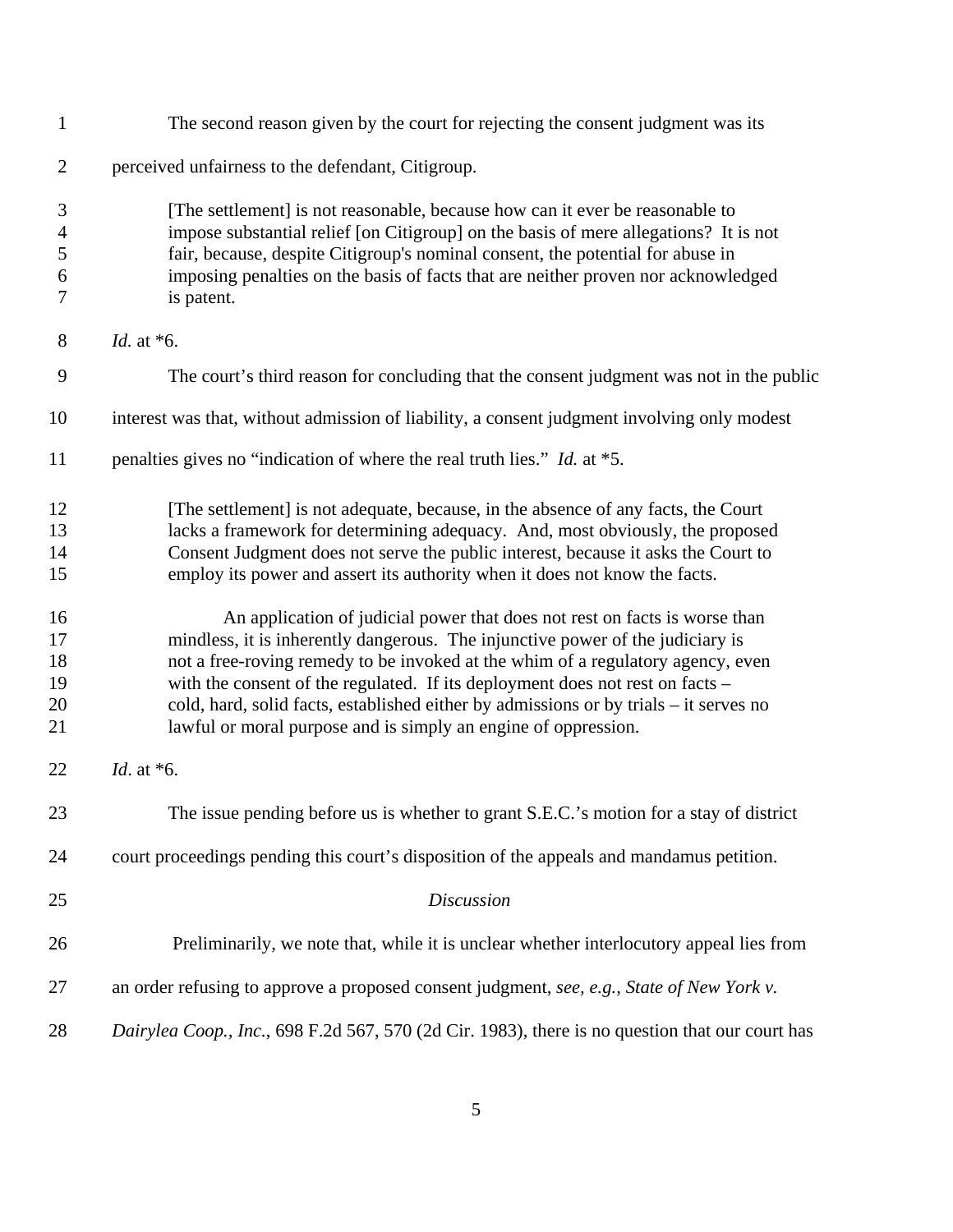| $\mathbf{1}$     | jurisdiction to rule on the issues raised by the petition for mandamus, even if we determine that    |
|------------------|------------------------------------------------------------------------------------------------------|
| $\overline{2}$   | interlocutory appeal does not lie in these circumstances. We recognize that the standard for         |
| 3                | grant of mandamus is more onerous than the standard for reversal on appeal. See Secs. and            |
| $\overline{4}$   | Exch. Comm'n v. Rajaratnam, 622 F.3d 159, 169 (2d Cir. 2010). Nevertheless, we need not              |
| 5                | resolve whether we have jurisdiction to review the district court's order on interlocutory appeal    |
| $\boldsymbol{6}$ | because we conclude that the parties have made the required showing of likelihood of success         |
| $\boldsymbol{7}$ | regardless of the applicable standard of review.                                                     |
| $8\,$            | In determining whether to issue a stay, the governing precedents direct that we consider             |
| $\overline{9}$   | the following factors: "(1) whether the stay applicant has made a strong showing that he is          |
| 10               | likely to succeed on the merits; (2) whether the applicant will be irreparably injured absent a      |
| 11               | stay; (3) whether issuance of the stay will substantially injure the other parties interested in the |
| 12               | proceeding; and (4) where the public interest lies." <i>Hilton v. Braunskill</i> , 481 U.S. 770, 776 |
| 13               | (1987); accord In re World Trade Ctr. Disaster Site Litig., 503 F.3d 167, 170 (2d Cir. 2007);        |
| 14               | United States v. E. Air Lines, Inc., 923 F.2d 241, 243-44 (2d Cir. 1991).                            |
| 15               | Likelihood of Success<br>A.                                                                          |
| 16               | We first turn to whether the S.E.C. and Citigroup have a strong likelihood of success on             |
| 17               | the merits in their effort to overturn the court's ruling. We examine each of the three prongs of    |
| 18               | the court's justifications in turn.                                                                  |
| 19               | 1.<br>Failure of the settlement to serve the public interest.                                        |
| 20               | The court's first and most important justification for its ruling was that a consent                 |
| 21               | judgment without Citigroup's admission of liability is bad policy and fails to serve the public      |
| 22               | interest because defrauded investors cannot use the judgment to establish Citigroup's liability      |
|                  |                                                                                                      |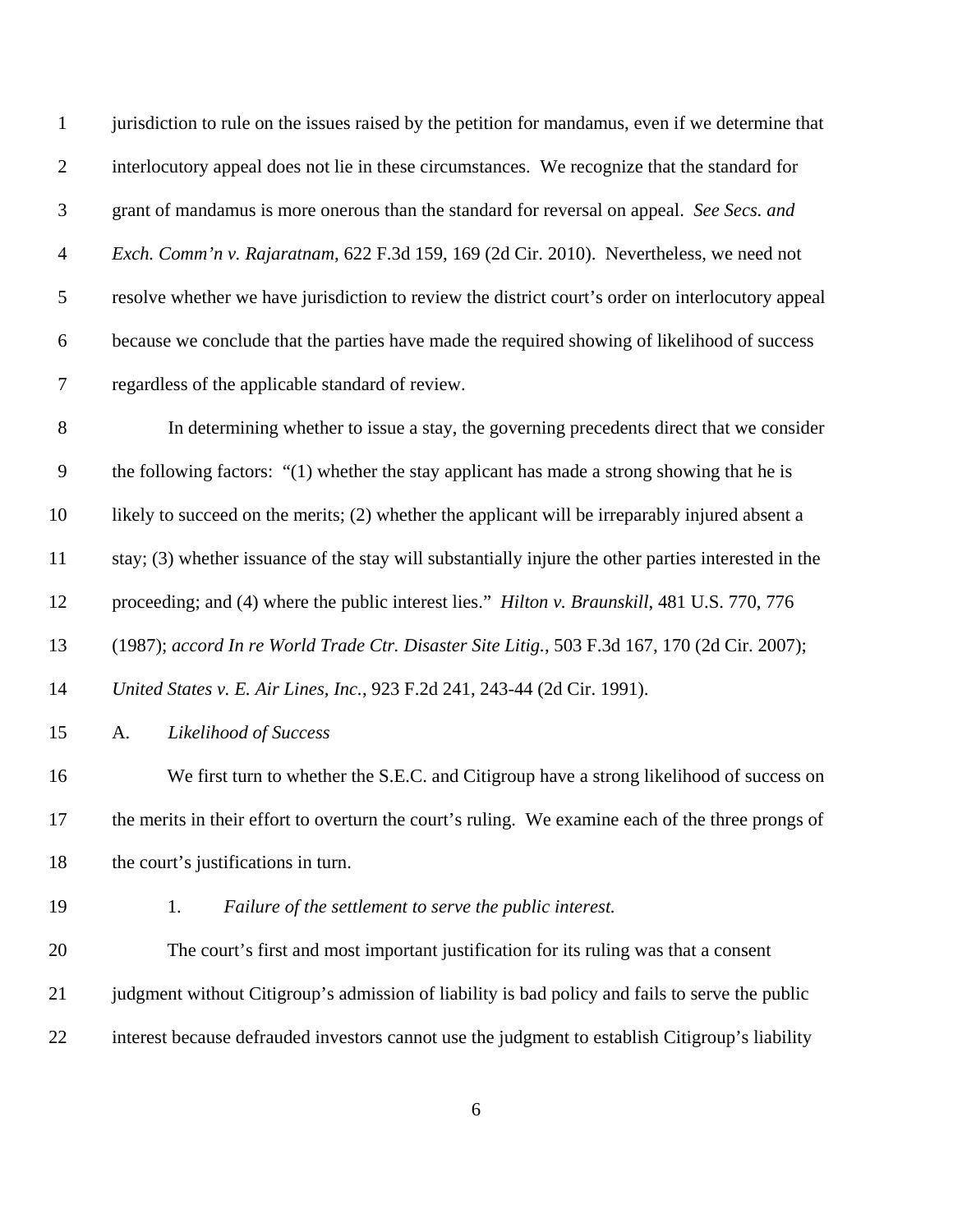| $\mathbf{1}$   | in civil suits to recover the investors' losses. In that reasoning, we perceive several problems. <sup>1</sup> |
|----------------|----------------------------------------------------------------------------------------------------------------|
| $\overline{2}$ | First, it prejudges the fact that Citigroup had in fact misled investors, and assumes that the                 |
| 3              | S.E.C. would succeed at trial in proving Citigroup's liability. The court appeared to assume                   |
| $\overline{4}$ | that the S.E.C. had a readily available option to obtain a judgment that established Citigroup's               |
| 5              | liability, either by trial or settlement, but chose for no good reason to settle for less. The                 |
| 6              | district court's logic appears to overlook the possibilities (i) that Citigroup might well not                 |
| $\overline{7}$ | consent to settle on a basis that requires it to admit liability, (ii) that the S.E.C. might fail to           |
| $8\,$          | win a judgment at trial, and (iii) that Citigroup perhaps did not mislead investors. <sup>2</sup>              |
| 9              | A still more significant problem is that the court does not appear to have given                               |
| 10             | deference to the S.E.C.'s judgment on wholly discretionary matters of policy. The S.E.C.'s                     |
| 11             | decision to settle with Citigroup was driven by considerations of governmental policy as to the                |
| 12             | public interest. The district court believed it was a bad policy, which disserved the public                   |
| 13             | interest, for the S.E.C. to allow Citigroup to settle on terms that did not establish its liability. It        |
| 14             | is not, however, the proper function of federal courts to dictate policy to executive                          |

<sup>&</sup>lt;sup>1</sup> In support of its ruling, the district court relied importantly on certain authorities for the proposition that a court is obligated to consider the public interest in deciding whether to grant injunctive relief. 2011 WL 5903733, at \*2 (citing *Winter v. Natural Resources Defense Council, Inc.*, 555 U.S. 7, 24 (2008); *eBay, Inc. v. MercExchange*, 547 U.S. 388, 391 (2006); *Salinger v. Colting*, 607 F.3d 68, 80 (2d Cir. 2010)). We think the district court misinterpreted those rulings. We understand those rulings to stand for the proposition that when a court orders injunctive relief, it should ensure that injunction does not cause harm to the public interest. The district court did not suggest that any aspect *of the injunctive provisions* of the settlement would harm the public interest in any way. What the court found contrary to the public interest was not the terms of the injunction, but rather the fact that the parties had settled on terms that did not establish Citigroup's liability for the benefit of civil claimants against it.

<sup>&</sup>lt;sup>2</sup> The court gave no reason for believing the S.E.C. would prevail in proving Citigroup's liability. To the contrary, elsewhere in its opinion, the court stated that it could not conclude that the settlement was fair because it had no knowledge of the underlying facts.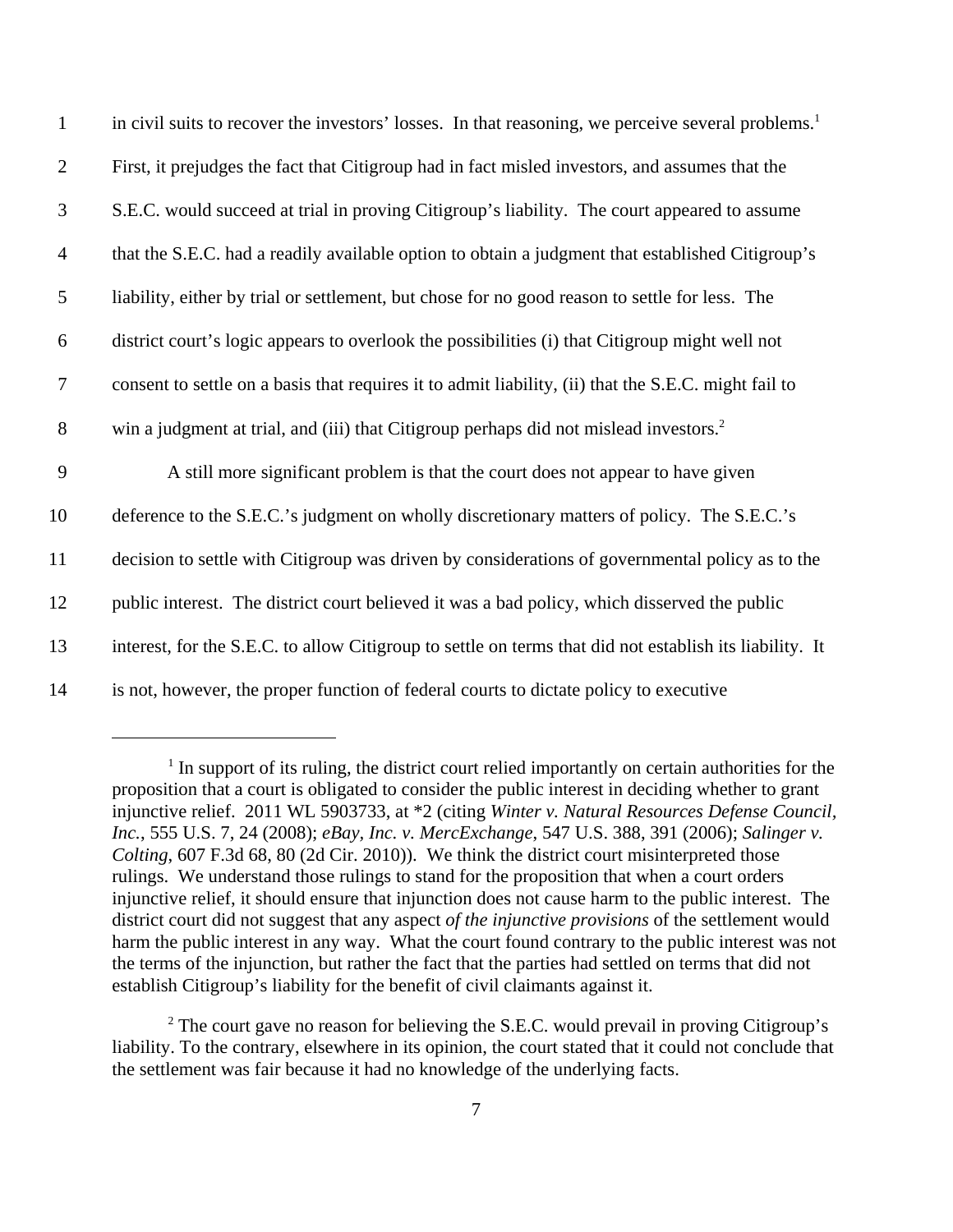| $\mathbf{1}$   | administrative agencies. "[F]ederal judges—who have no constituency—have a duty to                 |
|----------------|----------------------------------------------------------------------------------------------------|
| $\overline{2}$ | respect legitimate policy choices made by those who do. The responsibilities for assessing the     |
| 3              | wisdom of such policy choices and resolving the struggle between competing views of the            |
| $\overline{4}$ | public interest are not judicial ones: 'Our Constitution vests such responsibilities in the public |
| $\mathfrak s$  | branches."" Chevron, U.S.A., Inc. v. Natural Resources Defense Council, Inc., 467 U.S. 837,        |
| 6              | 866 (1984) (quoting TVA v. Hill, 437 U.S. 153, 195 (1978)); see also Motor Vehicle Mfrs.           |
| $\tau$         | Ass'n of U.S., Inc. v. State Farm Mut. Auto. Ins. Co., 463 U.S. 29, 43 (1983) (in reviewing        |
| $8\,$          | whether agency action is arbitrary and capricious under $5$ U.S.C. § 706(2)(A), "a court is not to |
| 9              | substitute its judgment for that of the agency"). Some courts have gone so far as to conclude      |
| 10             | that an agency's assessment of policy factors driving a decision to settle is an "agency action    |
| 11             | . committed to agency discretion by law" and therefore not subject to any judicial review under    |
| 12             | 5 U.S.C. § 706(1)(a)(2). See, e.g., Ass'n of Irritated Residents v. E.P.A., 494 F.3d 1027, 1031-   |
| 13             | 33 (D.C. Cir. 2007); New York State Dep't of Law v. F.C.C., 984 F.2d 1209, 1214-15 (D.C.           |
| 14             | Cir. 1993). While we are not certain we would go so far as to hold that under no circumstances     |
| 15             | may courts review an agency decision to settle, the scope of a court's authority to second-guess   |
| 16             | an agency's discretionary and policy-based decision to settle is at best minimal.                  |
| 17             | The numerous factors that affect a litigant's decision whether to compromise a case or             |
| 18             | litigate it to the end include the value of the particular proposed compromise, the perceived      |
| 19             | likelihood of obtaining a still better settlement, the prospects of coming out better, or worse,   |
| 20             | after a full trial, and the resources that would need to be expended in the attempt. In the case   |
| 21             | of a public executive agency such as the S.E.C., the factors include also an assessment of how     |
| 22             | the public interest is best served. These are precisely the factors that the Supreme Court has     |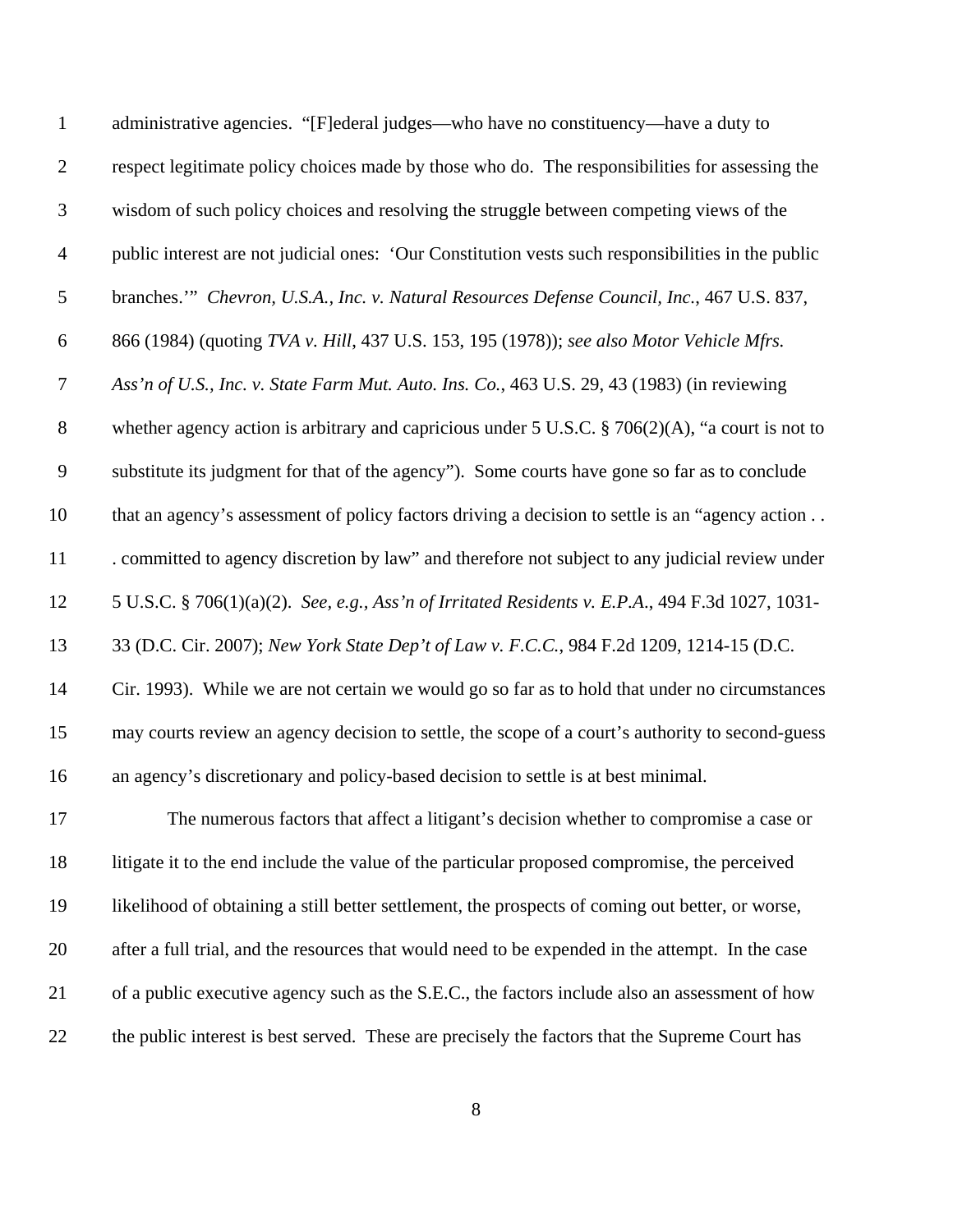| $\mathbf{1}$     | recognized as making a discretionary agency decision unsuitable for judicial review. Heckler                        |
|------------------|---------------------------------------------------------------------------------------------------------------------|
| $\overline{2}$   | v. Chaney, 470 U.S. 821, 831-32 (1985). Based on our preliminary review, and noting that the                        |
| 3                | settlement called for payment by Citigroup of \$285 million, which would be available for                           |
| $\overline{4}$   | compensation of investors who lost money, we see no basis to doubt that the SEC's decision                          |
| $\mathfrak{S}$   | was made in consideration of all of those factors. See SEC's Memorandum of Law in                                   |
| $\boldsymbol{6}$ | Response to Questions Posed by the Court Regarding Proposed Settlement, U.S. Secs. and                              |
| $\overline{7}$   | Exch. Comm'n v. Citigroup Global Mkts. Inc., No. 11 Civ. 7387 (JSR) (Nov. 7, 2011).                                 |
| $8\,$            | While the district court verbally acknowledged its obligation to give deference to the                              |
| 9                | S.E.C.'s decision (stating that it had given "fullest deference to the S.E.C.'s views," 2011 WL                     |
| 10               | 5903733, at *6), there is no indication in the record that the court in fact gave deference to the                  |
| 11               | S.E.C.'s judgment on any of these questions. The S.E.C. believed, for example, that the public                      |
| 12               | interest was served by the defendant's disgorgement of \$285 million, available for                                 |
| 13               | compensation of claimants against Citigroup, plus other concessions. The court simply                               |
| 14               | disagreed. In concluding that the settlement was not in the public interest, the court took the                     |
| 15               | view that Citigroup's penalty was "pocket change" and the S.E.C. got nothing from the                               |
| 16               | settlement but "a quick headline." <i>Id.</i> at $*5$ . <sup>3</sup> In addition, the court does not appear to have |
| 17               | considered the agency's discretionary assessment of its prospects of doing better or worse, or                      |
| 18               | of the optimal allocation of its limited resources. Instead, the district court imposed what it                     |

 The district court is not alone in that view that the S.E.C. offered Citigroup overly lenient terms. *Cf., e.g.,* Edward Wyatt, *S.E.C. Is Avoiding Tough Sanctions for Large Banks*, N.Y. TIMES, Feb. 3, 2012, at A1 (discussing S.E.C's practice of granting banks waivers from exclusion from certain benefits under the securities laws that normally result from securities fraud settlements with government). We express no opinion one way or the other on what settlement policy would best serve the public interest. Our point is rather that it is not the proper function of federal courts to dictate to executive administrative agencies what policies will best serve the public interest.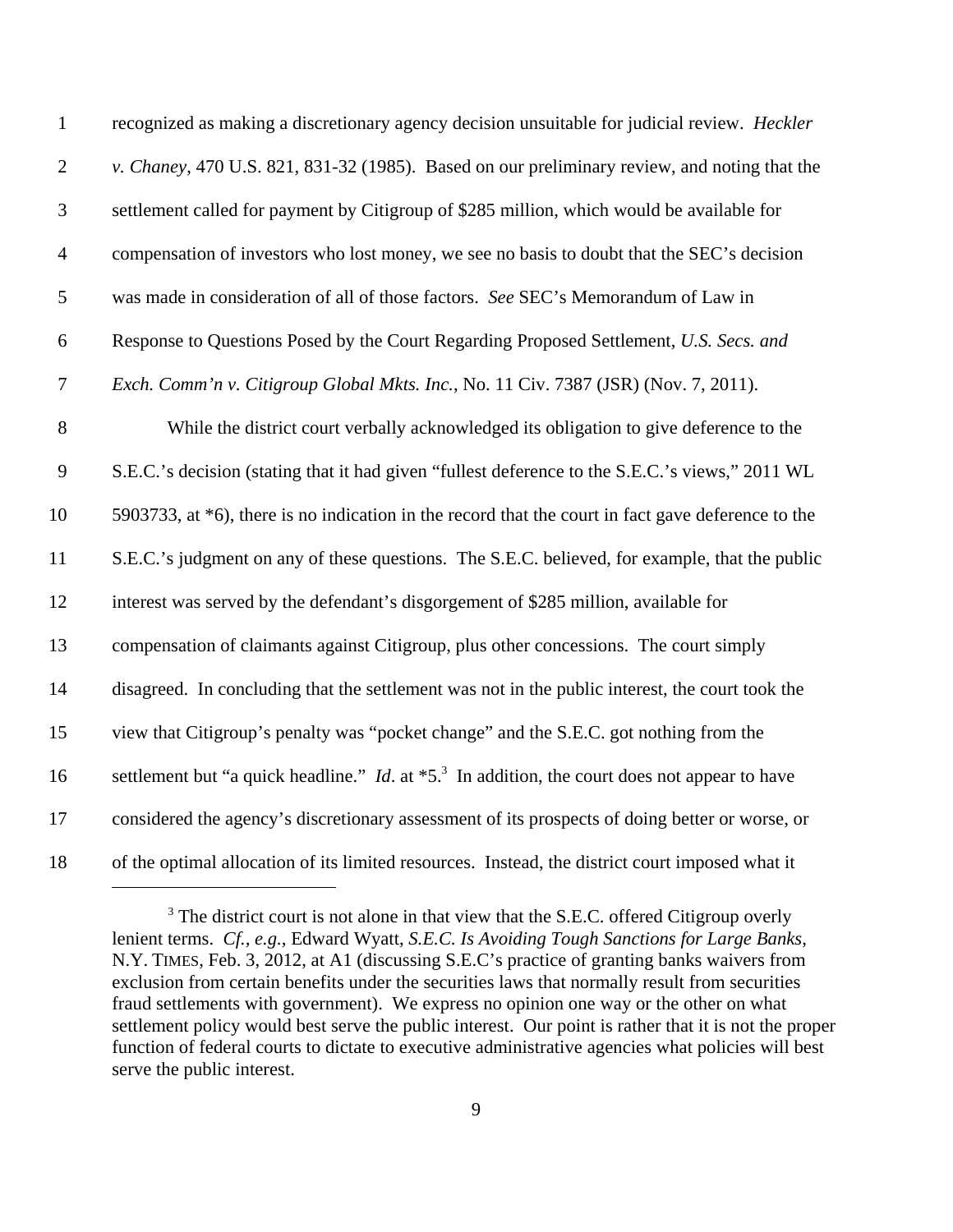| $\mathbf{1}$     | considered to be the best policy to enforce the securities laws. In short, we conclude it is      |
|------------------|---------------------------------------------------------------------------------------------------|
| $\overline{2}$   | doubtful whether the court gave the obligatory deference to the S.E.C.'s views in deciding that   |
| 3                | the settlement was not in the public interest.                                                    |
| $\overline{4}$   | Finally, we question the district court's apparent view that the public interest is               |
| 5                | disserved by an agency settlement that does not require the defendant's admission of liability.   |
| 6                | Requiring such an admission would in most cases undermine any chance for compromise.              |
| $\boldsymbol{7}$ | 2.<br>Unfairness to Citigroup.                                                                    |
| $8\,$            | The second basis of the court's reasoning, as noted, was that the settlement was unfair           |
| $\mathbf{9}$     | to Citigroup because it imposed on Citigroup "substantial relief on the basis of mere             |
| 10               | allegations that are neither proven nor acknowledged." 2011 WL 5903733, at *6. The                |
| 11               | imposition of such a judgment on Citigroup, which did not "rest on facts established either       |
| 12               | by admissions or by trials," was characterized by the court as "simply an engine of               |
| 13               | oppression." Id.                                                                                  |
| 14               | In the first place, we have difficulty reconciling the court's concern for the                    |
| 15               | substantiality of the relief being imposed on Citigroup with the court's earlier observation that |
| 16               | the penalties imposed on Citigroup amounted to no more than "pocket change" or a "mild and        |
| 17               | modest cost of doing business." <i>Id.</i> at *5. But a more important concern is whether it is a |
| 18               | proper part of the court's legitimate concern to protect a private, sophisticated, counseled      |
| 19               | litigant from a settlement to which it freely consents. We doubt that a court's discretion        |
| 20               | extends to refusing to allow such a litigant to reach a voluntary settlement in which it gives up |
| 21               | things of value without admitting liability. Cf. Janus Films, Inc. v. Miller, 801 F.2d 578, 582   |
| 22               | (2d Cir. 1986) (in consent judgment, "[t]he court makes no determination of the merits of the     |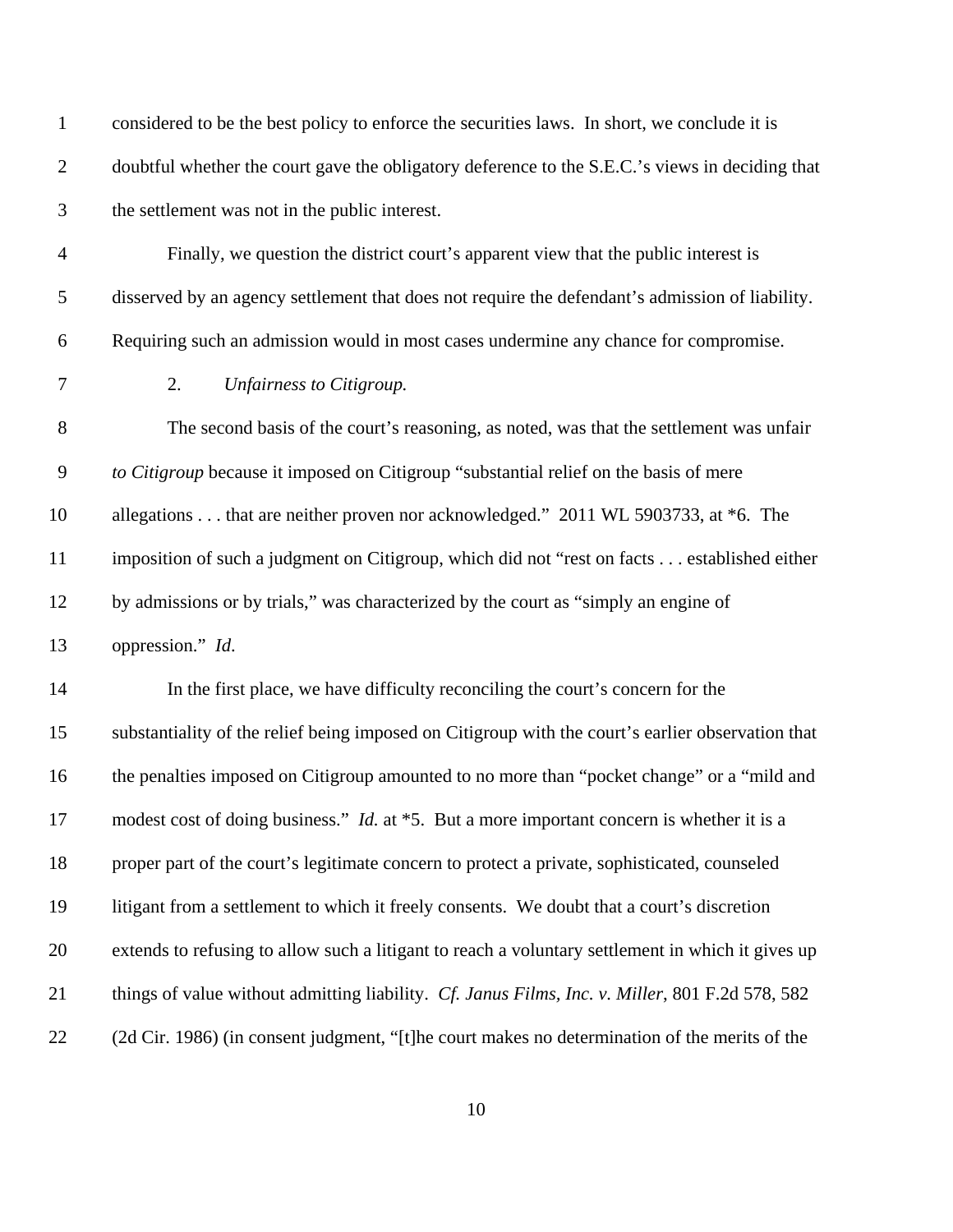controversy"). And there is no suggestion in the materials we have received that Citigroup's settlement was anything other than voluntarily given, and, as the district court acknowledged, in the interests of Citigroup.<sup>4</sup>

## 3. *Absence of basis to assess the fairness of the settlement*

 The court's third ground for its refusal to accept the settlement was that it could not properly evaluate the fairness of the settlement unless the underlying facts were conclusively established either by a trial or by binding admission of liability. We doubt whether the absence of proven or admitted liability could justify the refusal to approve the settlement. In the first place, it is not correct that the court had no basis available to assess the underlying facts. The substantial evidentiary record amassed by the S.E.C. over its lengthy investigation was available to the court, and the S.E.C. did provide information to the court regarding how the evidence supported the proposed consent judgment. *See* SEC's Memorandum of Law in Response to Questions Posed by the Court Regarding Proposed Settlement, *supra*, at 16-22. Even assuming the doubtful proposition that a court has authority to demand assurance that a voluntary settlement reached between an administrative agency and a private party somehow reflects the facts that would be demonstrated at a trial, the court was free to assess the available evidence and to ask the parties for guidance as to how the evidence supported the proposed consent judgment.

 The district court's reasoning was that the settlement must be deemed to be either insufficiently onerous or excessively onerous unless the liability of Citigroup had been either

<sup>&</sup>lt;sup>4</sup> The district court characterized Citigroup's consent to the terms of the settlement as merely "nominal." 2011 WL 5903733, at \*6. It seems clear from Citigroup's opposition to the district court's ruling that its consent was voluntary and meaningful.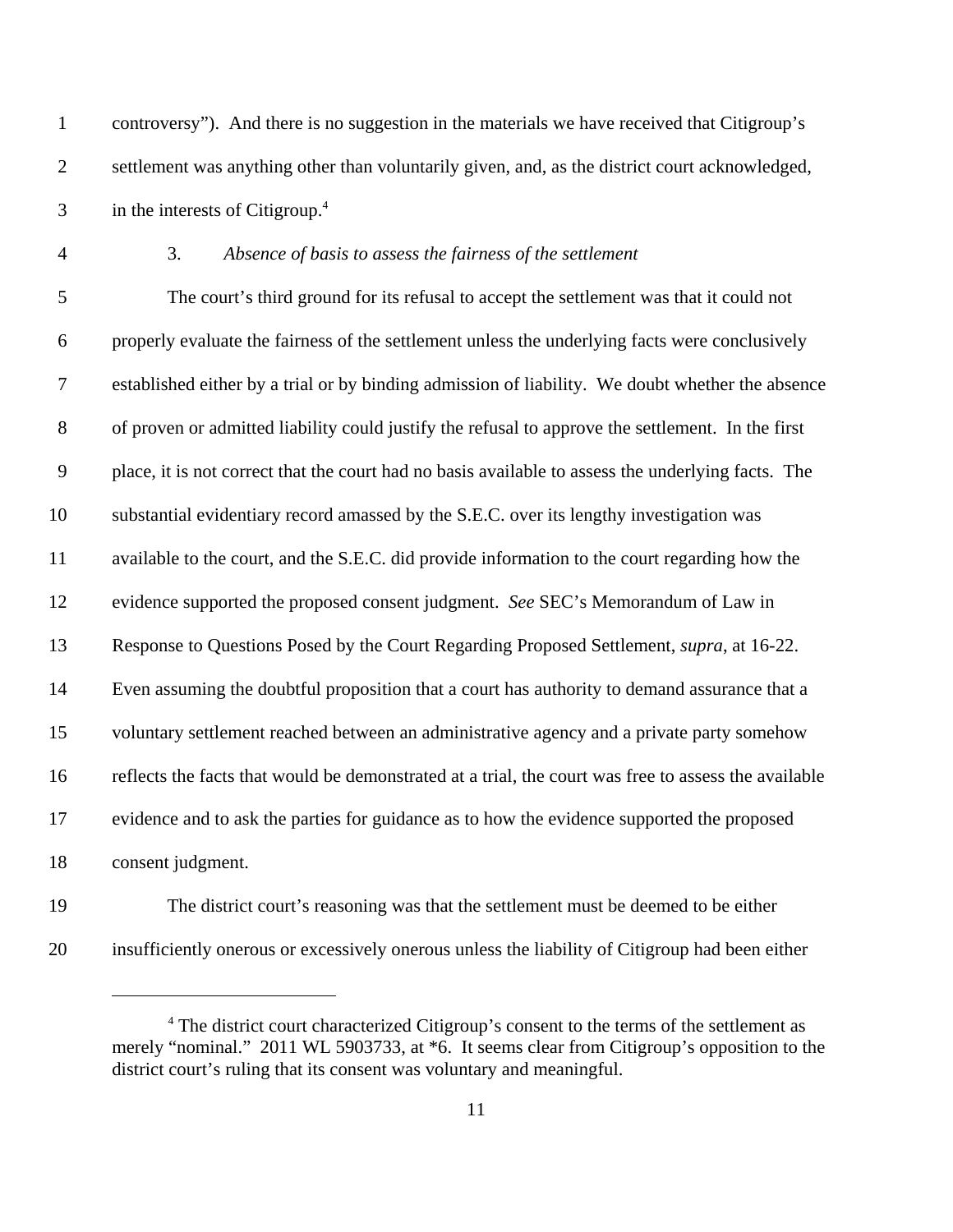| $\mathbf 1$              | proved or disproved at trial or one side or the other had conceded the issue. This is tantamount       |
|--------------------------|--------------------------------------------------------------------------------------------------------|
| $\overline{2}$           | to ruling that in such circumstances, a court will not approve a settlement that represents a          |
| 3                        | compromise. It is commonplace for settlements to include no binding admission of liability. A          |
| $\overline{\mathcal{A}}$ | settlement is by definition a compromise. We know of no precedent that supports the                    |
| 5                        | proposition that a settlement will not be found to be fair, adequate, reasonable, or in the public     |
| 6                        | interest unless liability has been conceded or proved and is embodied in the judgment. <sup>5</sup> We |
| $\overline{7}$           | doubt whether it lies within a court's proper discretion to reject a settlement on the basis that      |
| 8                        | liability has not been conclusively determined.                                                        |
| 9                        | Having considered the various explanations given by the district court for its refusal to              |
| 10                       | permit the settlement, we conclude that the S.E.C. and Citigroup have a strong likelihood of           |
| 11                       | success in their joint effort to overturn the district court's ruling. We turn to the other factors    |
| 12                       | to be considered on the question of whether to grant a stay.                                           |
| 13                       | Irreparable Harm<br><b>B.</b>                                                                          |
| 14                       | The second factor to be considered is "irreparable harm." Both the S.E.C. and                          |
| 15                       | Citigroup will incur significant harm absent a stay if they are prevented from settling their          |
| 16                       | dispute and are ordered to prompt trial, as the district court has directed. We recognize that         |
| 17                       | there are authorities to the effect that the inability to conclude a settlement on the terms agreed    |
| 18                       | to by the parties does not constitute "irreparable harm." See Grant v. Local 638, 373 F.3d 104,        |
| 19                       | 109 (2d Cir. 2004); State of New York v. Dairylea Coop., Inc., 698 F.2d 567, 570 (2d Cir.              |

<sup>&</sup>lt;sup>5</sup> A few cases involving settlements that included injunctive relief to cure effects of past discrimination have suggested that such a settlement requires a demonstration of liability. *See, e.g., United States v. City of Miami*, 664 F.2d 435, 446-47 (Former 5th Cir. Dec. 1981). These rulings, however, were justified by the adverse impact of the injunctions on non-parties, which could not be justified absent prior discrimination. They appear to us to have no relevance to this case, where the terms of the settlement do not have adverse impact on anyone.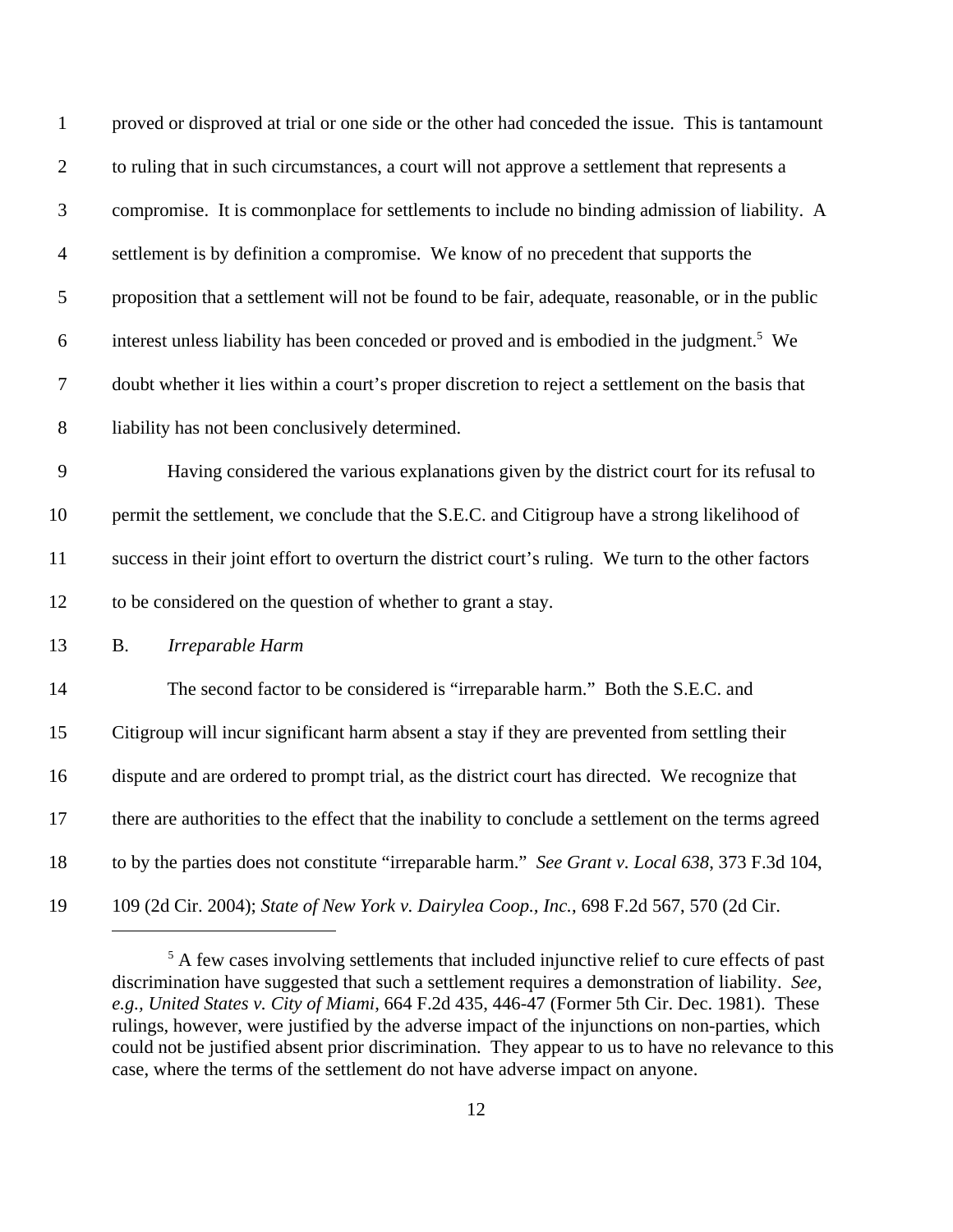1983). These cases, however, are substantially different from this one. The principal 2 difference lies in the fact that the refusals to accept settlements that were found not to constitute irreparable harm left the parties free to return to the bargaining table to make reasonable adjustments of terms of settlement or to demonstrate the fairness at a hearing. Here, the court's posture—requiring a binding admission of liability as a condition of approval of the settlement—virtually precludes the possibility of settlement.

 In *Grant,* the defendant union had been found to have discriminated against nonwhites and had further been found to have violated the court's remedial decree. 373 F.3d at 105-06. While contempt proceedings against the union were pending, the parties reached a settlement that included a cap on the union's liability for back pay. *Id.* at 106. After receiving objections to the settlement, the district court declined to approve it. *Id.* Having received an expert's report to the effect that the union's potential liability vastly exceeded the cap contemplated in the settlement, and that the union's ability to pay exceeded the cap, the court directed a hearing on those questions. *Id.* The union appealed, and the parties who had successfully opposed the settlement in the district court contested the appealability of the court's interlocutory order that refused to accept the settlement. *Id.* Our court considered whether the union would suffer irreparable harm if the appeal were disallowed. *Id.* at 108-11. We distinguished the facts from those in *Carson v. American Brands, Inc.*, 450 U.S. 79, 83-84 (1981), in which the Supreme Court had found sufficient harm to justify the interlocutory appeal. *Grant*, 373 F.3d at 107-09. In particular, in *Carson*, "the district court made clear that it would not enter any decree containing remedial provisions [as contemplated by the proposed settlement] that did not rest solidly on evidence of discrimination and that were not expressly limited to actual victims of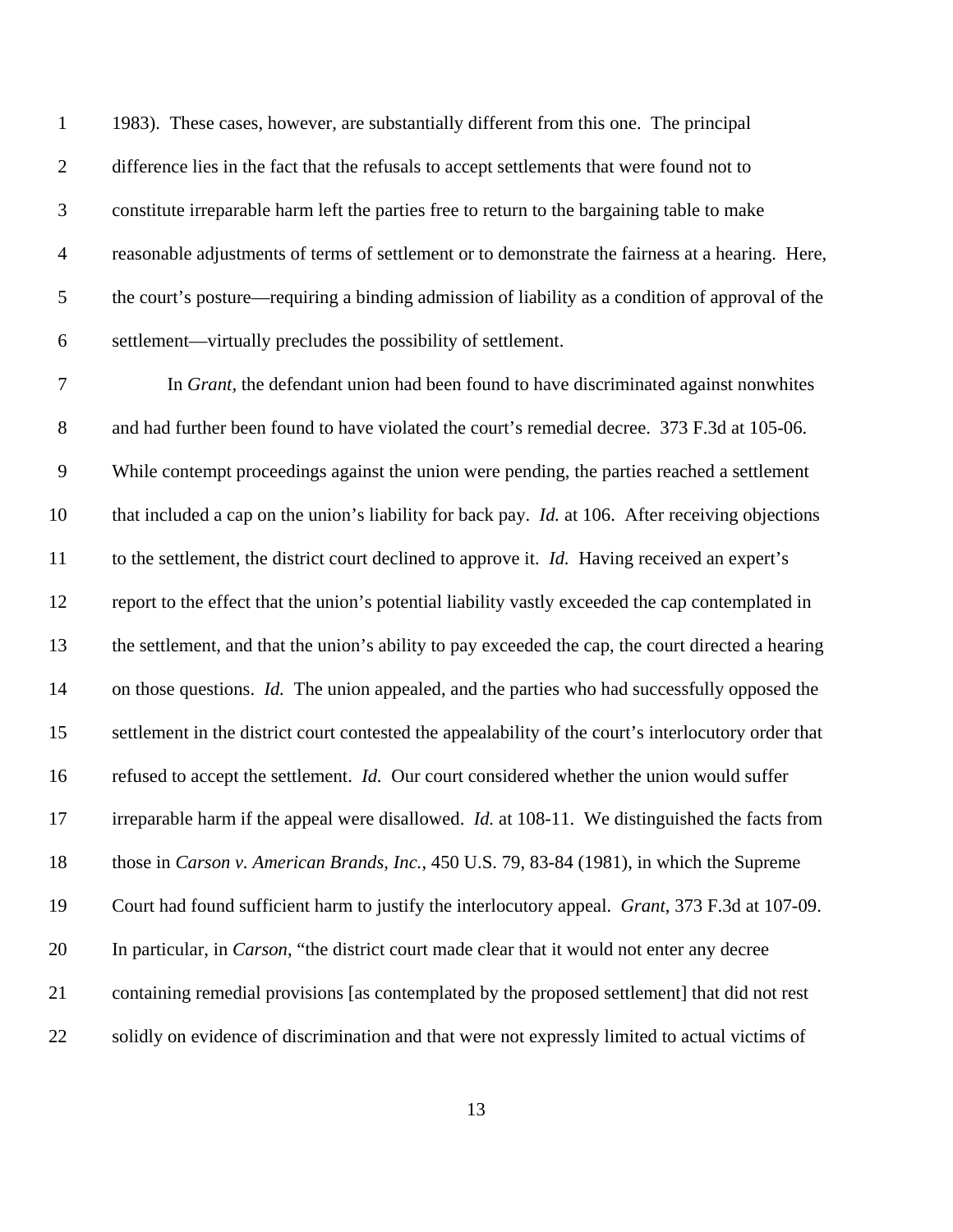| $\mathbf{1}$                           | discrimination." Carson, 450 U.S. at 87 n.12. The Supreme Court noted, "[i]n ruling so                                                                                                                                                                                                                                                                                                                                                                                                                                                   |
|----------------------------------------|------------------------------------------------------------------------------------------------------------------------------------------------------------------------------------------------------------------------------------------------------------------------------------------------------------------------------------------------------------------------------------------------------------------------------------------------------------------------------------------------------------------------------------------|
| $\overline{2}$                         | broadly, the court effectively foreclosed consideration [of the merits of plaintiffs'                                                                                                                                                                                                                                                                                                                                                                                                                                                    |
| $\mathfrak{Z}$                         | injunctive claim embodied in the settlement]." <i>Id.</i> For this, and other reasons, the Supreme                                                                                                                                                                                                                                                                                                                                                                                                                                       |
| $\overline{4}$                         | Court found that the district court's refusal "to approve the parties' negotiated consent decree"                                                                                                                                                                                                                                                                                                                                                                                                                                        |
| 5                                      | constituted "serious, perhaps irreparable consequences" and allowed immediate interlocutory                                                                                                                                                                                                                                                                                                                                                                                                                                              |
| 6                                      | appeal. Id. at 89.                                                                                                                                                                                                                                                                                                                                                                                                                                                                                                                       |
| $\tau$                                 | In our <i>Grant</i> ruling, we contrasted the harm suffered by the appealing union with the                                                                                                                                                                                                                                                                                                                                                                                                                                              |
| $8\,$                                  | harm suffered by the appellants in <i>Carson</i> . We found that the continued availability of                                                                                                                                                                                                                                                                                                                                                                                                                                           |
| 9                                      | settlement in Grant mitigated the harm from the court's refusal to accept the settlement terms                                                                                                                                                                                                                                                                                                                                                                                                                                           |
| 10                                     | presented. We wrote:                                                                                                                                                                                                                                                                                                                                                                                                                                                                                                                     |
| 11<br>12<br>13<br>14<br>15<br>16<br>17 | In any case, it is certain that Local 28 [the would-be appellant] has not shown<br>irreparable harm of the type envisioned in <i>Carson</i> . The district court's order<br>does not, as did the order in Carson, effectively foreclose the parties from<br>negotiating a settlement Because the district court made no comments<br>similar to those of the district court in <i>Carson</i> , there is no indication that it<br>would never allow a modification of injunctive relief similar to that in the<br>proposed consent decree. |
| 18<br>19                               | 373 F.3d at 108-09.                                                                                                                                                                                                                                                                                                                                                                                                                                                                                                                      |
| 20                                     | Dairylea Cooperative Inc., 698 F.2d 567, is to similar effect. There, the parties to an                                                                                                                                                                                                                                                                                                                                                                                                                                                  |
| 21                                     | antitrust suit presented a proposed settlement including injunctive provisions to the district                                                                                                                                                                                                                                                                                                                                                                                                                                           |
| 22                                     | court for approval. <i>Id.</i> at 568-69. The court, upon consideration of the objections of other                                                                                                                                                                                                                                                                                                                                                                                                                                       |
| 23                                     | defendants who claimed that aspects of the proposed settlement would have anticompetitive                                                                                                                                                                                                                                                                                                                                                                                                                                                |
| 24                                     | impact, upheld the objection on the basis that the settlement would provide the settling                                                                                                                                                                                                                                                                                                                                                                                                                                                 |
| 25                                     | defendant with unfair advantages over other competitors and that consumers would not be                                                                                                                                                                                                                                                                                                                                                                                                                                                  |
| 26                                     | adequately compensated for Dairylea's prior overcharging. Id. at 569.                                                                                                                                                                                                                                                                                                                                                                                                                                                                    |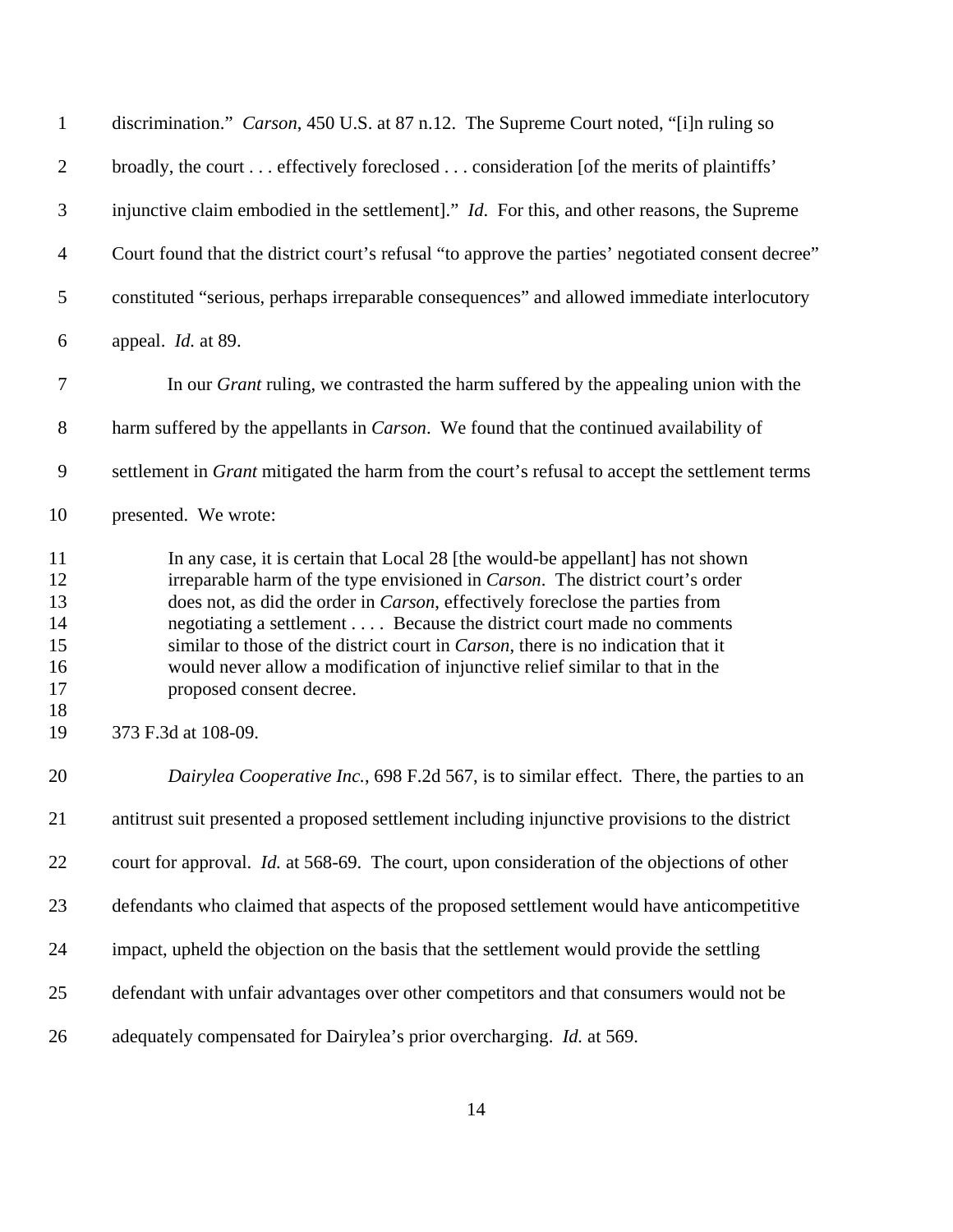The settling parties brought an interlocutory appeal, which we rejected. As in *Grant*, we compared the circumstances to those in *Carson* in which the appeal had been allowed. We noted:

 As set forth in *Carson*, the rationale for permitting appeals from denials of settlement agreements which have the "practical effect of denying an injunction" is to allow appellate review only of orders which might result in serious, irreparable harm to the party to whom injunctive relief is denied. NY and Dairylea [the parties appealing from the district court's refusal to endorse the settlement] have failed to make such a showing. The parties remain free to return to the bargaining table to devise a settlement which would respond to [the district court's] objections. Indeed, the district court opinion explicitly expresses a willingness to consider further proposals.

*Id.* at 570.

 The distinction we drew in *Grant* and *Dairylea* favors a finding of irreparable harm and the grant of a stay in the present case. The position taken by the district court in this case in rejecting the proposed settlement is far more similar to that in *Carson* than that in *Grant* and in *Dairylea*. Here, the district court's rejection of the settlement cannot be cured by the parties returning to the bargaining table to make relatively minor adjustments to the terms of the settlement to address the district court's concern. The district court's intimation that it will not approve a settlement that does not involve Citigroup's admission of liability, a condition that Citigroup is unlikely to satisfy, substantially reduces the possibilities of the parties reaching settlement. As in *Carson*, "in refusing to approve the parties' negotiated consent decree, the District Court denied petitioners the opportunity to compromise their claim . . . . These constitute 'serious, perhaps irreparable, consequences' that petitioners can 'effectually challenge' only" if our court grants a stay. 450 U.S. at 89-90.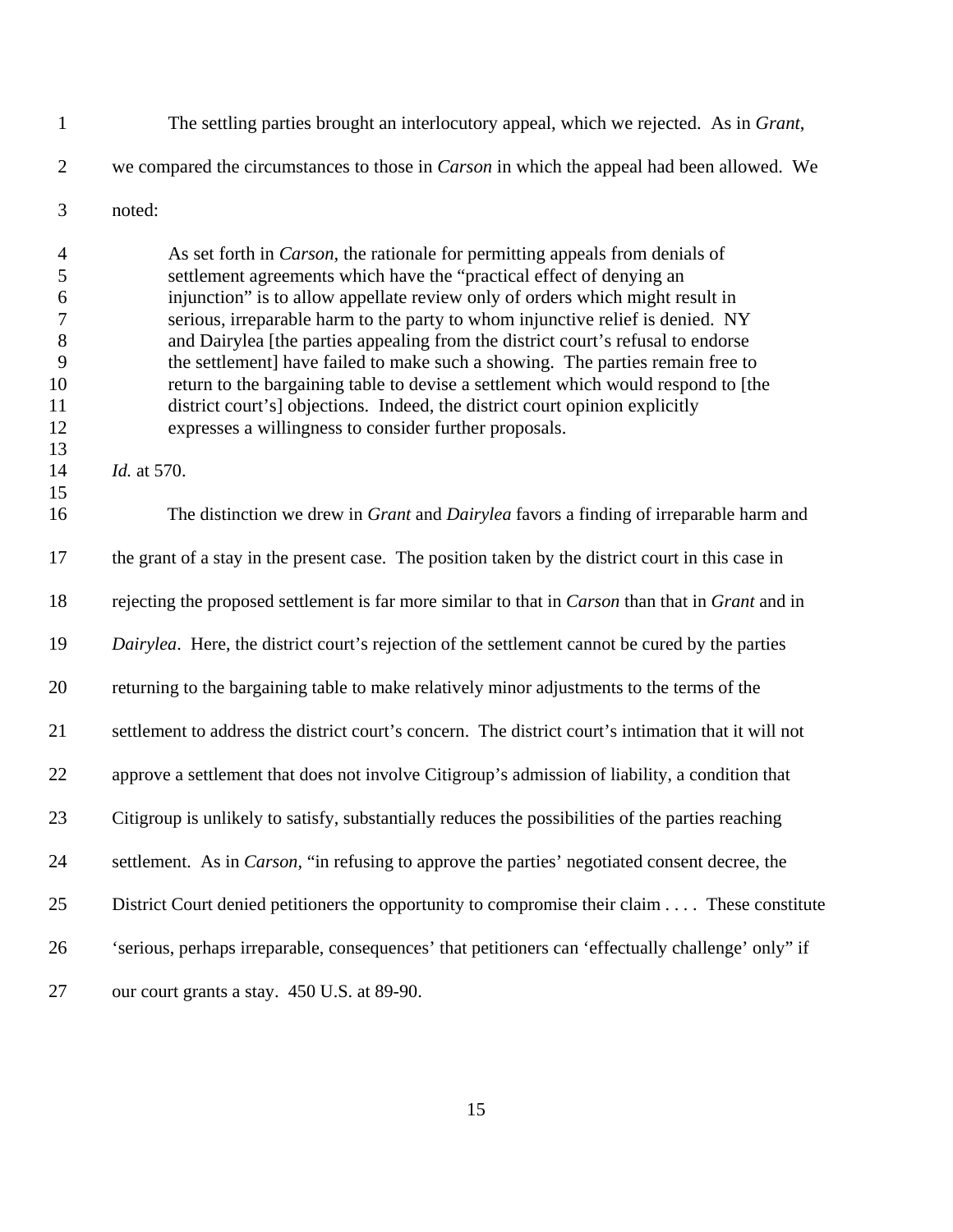C. *Substantial Injury to Other Persons Interested in the Proceeding*

 The third factor to be considered is whether issuance of the stay will substantially injure other persons interested in the proceeding. The stay does nothing more than maintain the status quo existing prior to the district court's order. We see no appreciable harm to anyone from issuing a stay.

D. *Public Interest*

 The final factor to be considered is the public interest. The S.E.C. asserts that its settlement is in the public interest and that its access to a stay so as to protect the settlement is also in the public interest. We are bound in such matters to give deference to an executive agency's assessment of the public interest. *See Chevron*, 467 U.S. at 866 ("The responsibilities for . . . resolving the struggle between competing views of the public interest are not judicial ones: 'Our Constitution vests such responsibilities in the political branches.'" (quoting *TVA v. Hill*, 437 U.S. 153, 195 (1978)); *Publicker Indus. Inc. v. United States (In re Cuyahoga Equipment Corp.)*, 980 F.2d 110, 118 (2d Cir. 1992) ("Appellate courts ordinarily defer to the agency's expertise and the voluntary agreement of the parties in proposing the settlement."). This does not mean that a court must necessarily rubber stamp all arguments made by such an agency. It does mean at least that a court should not reject the agency's assessment without substantial reason for doing so.

 We have no reason to doubt the S.E.C.'s representation that the settlement it reached is in the public interest. We see no bases for any contention that the S.E.C.'s decision to enter into the settlement was "arbitrary, capricious, an abuse of discretion, or otherwise not in accordance with 22 law." 5 U.S.C. § 706 (2)(A). Nor do we find reason to doubt that the stay the S.E.C. seeks, so as